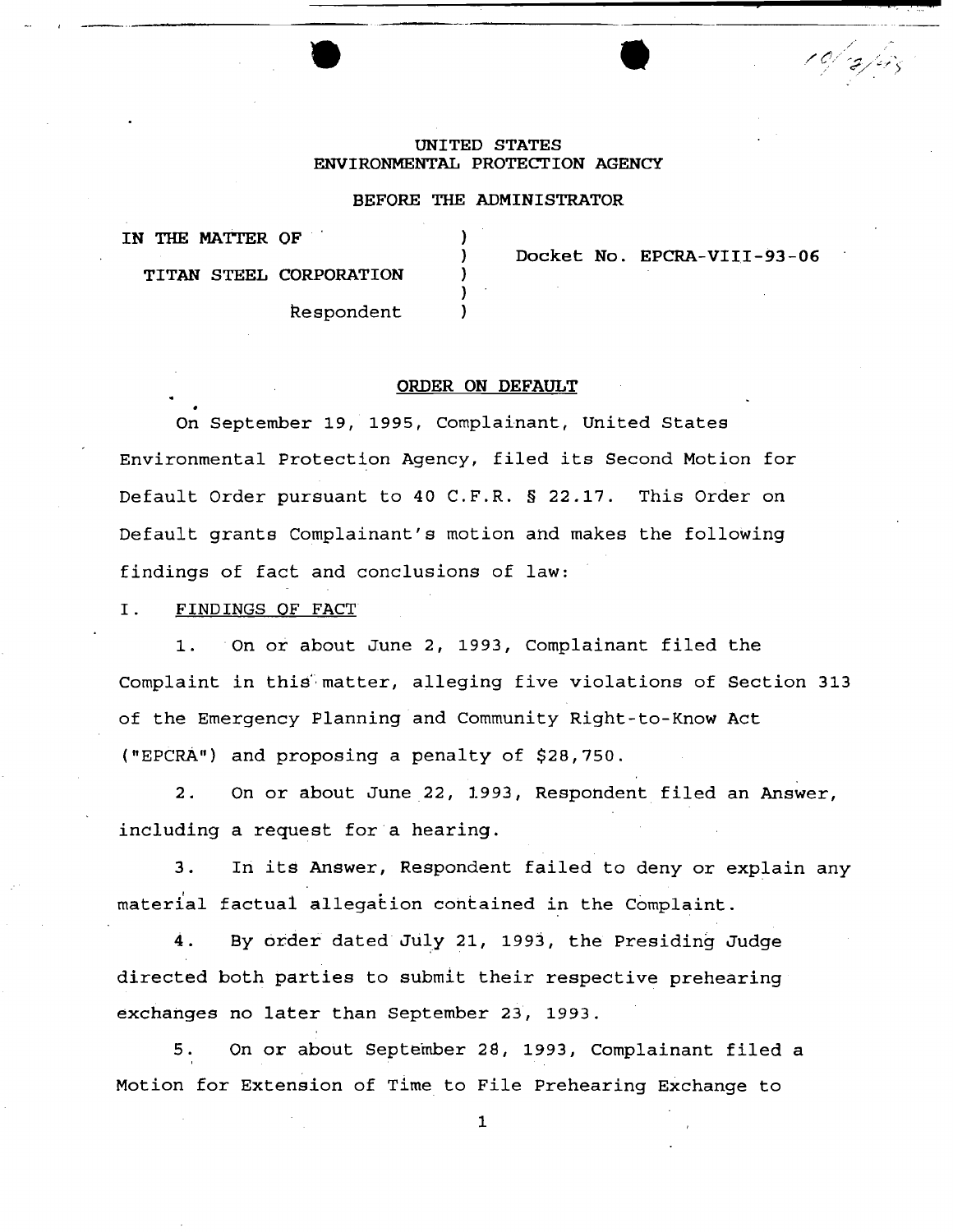November *26,* 1993.

6. Complainant filed its prehearing exchange on November *26,* 1993.

•

7. Respondent, to date, has failed to file its prehearing exchange.

8. On May 15, 1995, the Presiding Judge issued an Order to Show Cause directing Respondent to show cause on or before June 30, 1995, as to why the Complainant's motion for default should not be granted.

9. Respondent, to date, has failed to file any response to the Order to Show Cause.

#### II. CONCLUSIONS OF LAW

1. Under 40 C.F.R. § 22.15(d), Respondent's failure to deny or explain any material factual allegation contained in the Complaint constitutes an admissicn of these allegations.

2. Respondent has failed to comply with the order regarding filing of prehearing exchanges, has failed to show good cause as to why its prehearing exchange has not been filed in response to the Order to Show Cause, and is therefore in default pursuant to 40 C.F.R. § 22.17(a).

3. Pursuant to 40 C.F.R. § 22.17, said default constitutes an admission by Respondent of all the facts alleged in the Complaint and a waiver of Respondent's right to a hearing on such factual allegations. The admission of these facts, together with a review of the Complaint and applicable law, support further findings of fact and conclusions of law.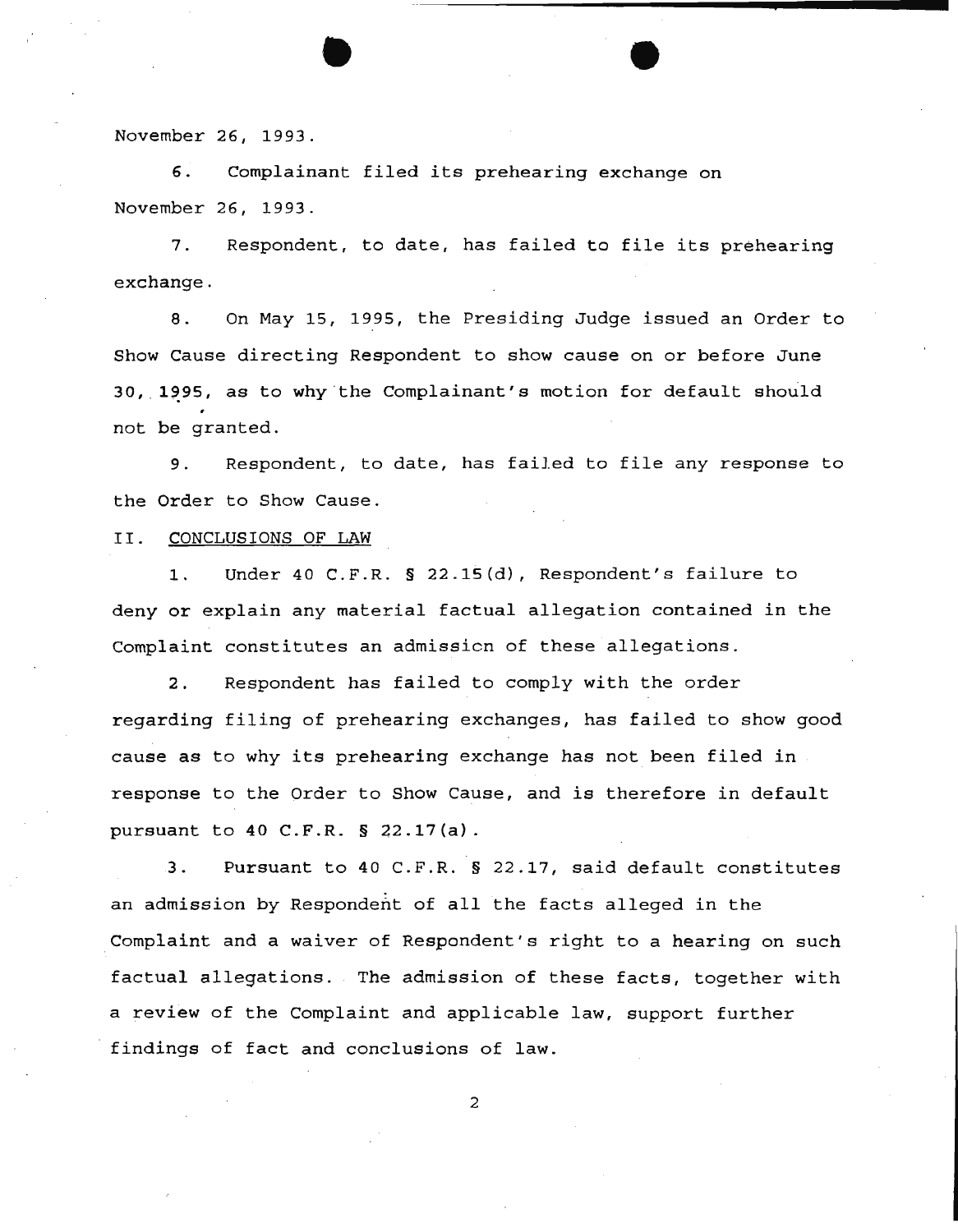## III. ADDITIONAL FINDINGS OF FACT AND CONCLUSIONS OF LAW

1. EPA has jurisdiction of this matter under Section 325(c) of EPCRA, 42 U.S.C. § 11045(c}.

2. Respondent is Titan Steel Corporation, located at 4315 South 300 West, Murray, Utah 84107.

3. Pursuant to Sections 313 and 328 of EPCRA, 42 U.S.C. §§ 11023 and 11048, EPA promulgated the "Toxic Chemical Release Reporting: Community Right-to-Know" rule, 40 C.F.R. Part 372. Under Section 313 of EPCRA and 40 C.F.R. § 372.22, owners or operators of facilities subject to the requirements of Section 313 are required to submit annually a Toxic Chemical Release Inventory Reporting Form (hereinafter "Form R") for each toxic chemical listed under Section 313(c) of EPCRA or 40 C.F.R. § 372.65 that was manufactured, processed, or otherwise used during the preceding calendar year in quantities exceeding the established toxic chemical thresholds .

4. Under Section 313(a) of EPCRA, the completed Form R, as published under Section 313(g) of EPCRA, is required to be submitted to EPA on or pefore July 1 of the year after the manufacture, processing, or other use of the chemical.

5. Respondent is a "person" as that term is defined by Section 329(7) of EPCRA,  $42 \text{ U.S.C. }$  \$ 11049(7).

6. Respondent is an owner or operator of a "facility" in Murray, Utah as that term is defined by Section 329(4} of EPCRA, 42 U.S.C. § 11049(4} and 40 C.F.R. § 372.3.

7. On or about January 27, 1992, an authorized EPA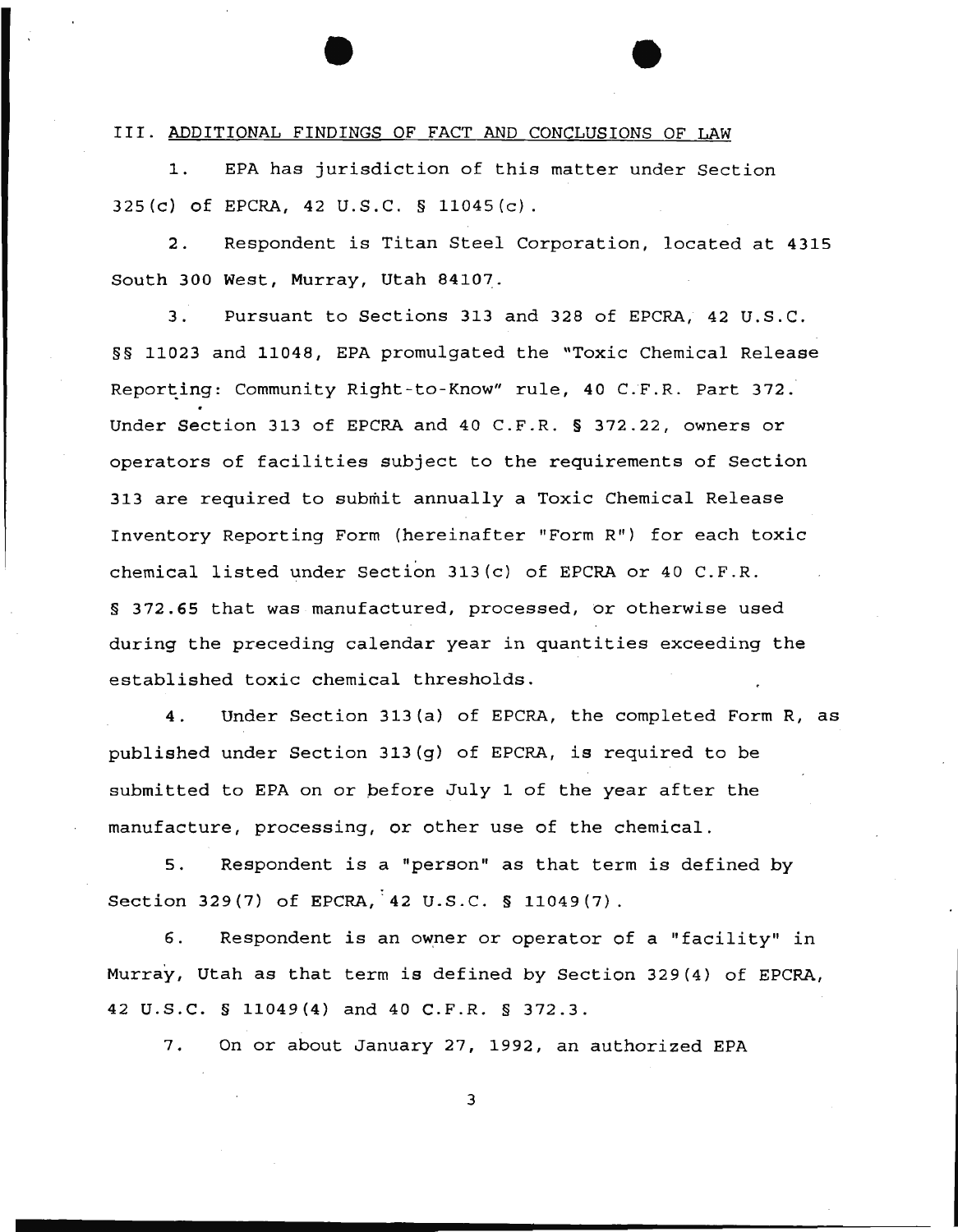employee inspected Respondent's facility in Murray, Utah. The purpose of the inspection was to determine Respondent's compliance with the EPCRA Section 313 reporting requirements.

8. Under Section 313(b) of EPCRA, owners or operators of facilities that have 10 or more full time employees, are in Standard Industrial Classification Codes 20 through 39, and manufactured, processed, or otherwise used a toxic chemical listed under Section 313(c) of EPCRA or 40 C.F.R. § 372.65 in quantities exceeding the appropriate threshold as set forth in Section 313(f) of EPCRA and 40 C.F.R. § 372.25, are required to submit a Form R for these substances for the preceding reporting year.

9. Respondent's facility has 10 or more "full-time employees" as that term is defined by 40 C.F.R. § 372.3.

10. Respondent's facility is in Standard Industrial Classification Code 3441.

11. Chromium, CAS # 7440-47-3, is a toxic chemical listed under 40 C.F.R. § 372.65, for which reporting is required pursuant to Section 313(b) of EPCRA, if it is manufactured, processed or otherwise used in quantities exceeding the appropriate threshold as set forth in 40 C.F.R. § 372.25.

12. Nickel, CAS # 7440-02-0, is a toxic chemical listed under 40 C.F.R. § 372.65, for which reporting is required pursuant to Section 313(b) of EPCRA, if it is manufactured, processed or otherwise used in quantities exceeding the appropriate threshold as set forth in 40 C.F.R. § 372.25.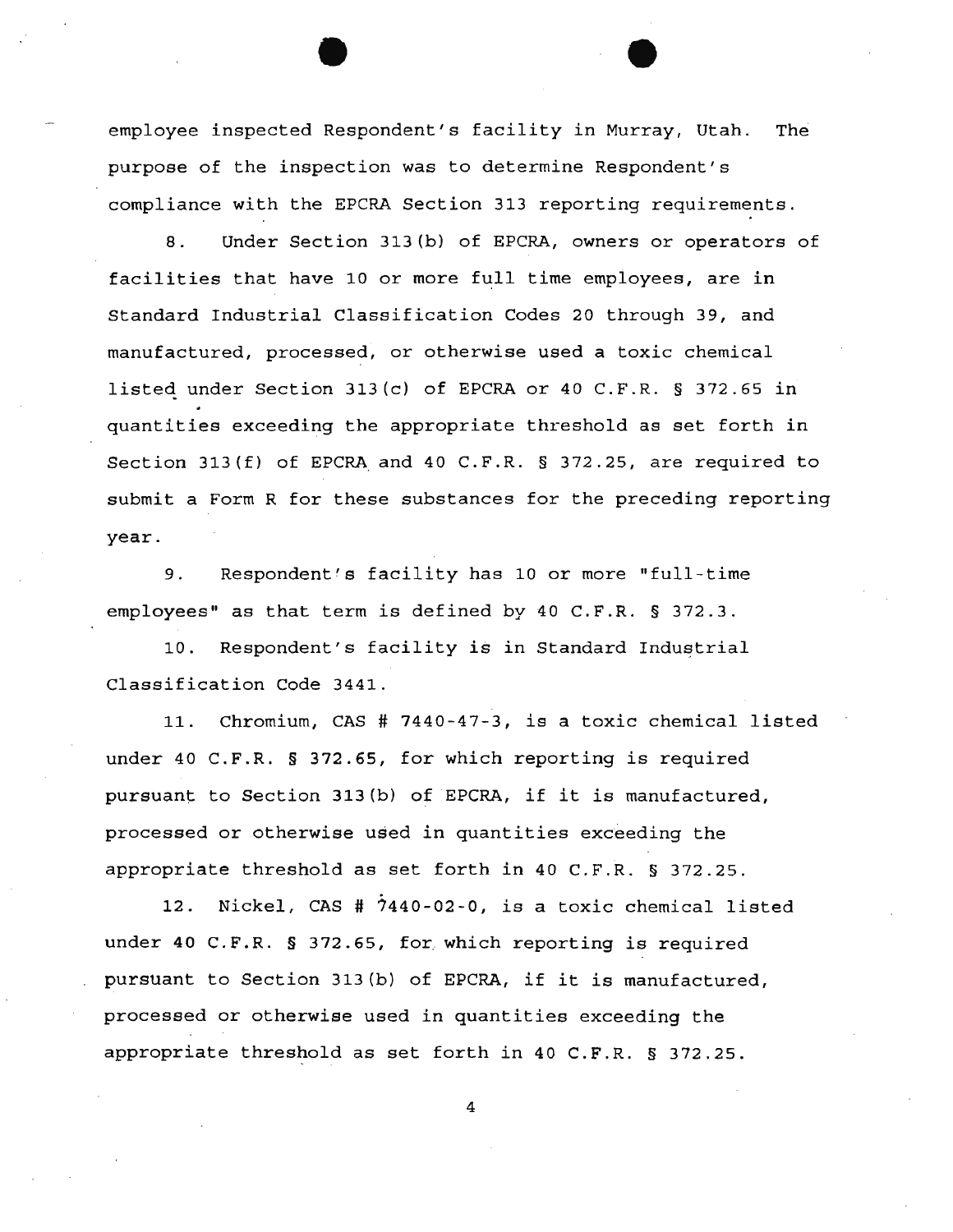13. Xylene, CAS# 1330-20-7, is a toxic chemical listed under 40 C.F.R. § 372.65, for which reporting is required pursuant to Section 313(b) of EPCRA, if it is manufactured, processed or otherwise used in quantities exceeding the appropriate threshold as set forth in 40 C.F.R. § 372.25.

14. Pursuant to 40 C.F.R. § 372.25, the appropriate reporting threshold for chromium which was "processed" in 1989 is 25,000. pounds.

15. During the calendar year 1989, in excess of 25,000 pounds of chromium were "processed," as that term is defined in 40 C.F.R. § 372.3, at Respondent's facility.

16. Respondent failed to submit a Form R to EPA on or before July 1, 1990 for chromium it "processed" during the calendar year 1989.

17. Respondent's failure to submit a Form R for the chromium it "processed" in the year 1989 by July 1, 1990 is a violation of Section 313 of EPCRA.

18. Pursuant to 40 C.F.R. § 372.25, the appropriate reporting threshold for nickel which was "processed" in 1989 is 25,000 pounds.

19. During the calendar year 1989, in excess of 25,000 pounds of nickel were "processed," as that term is defined in 40 C.F.R. § 372.3, at Respondent's facility.

20. Respondent failed to submit a Form R to EPA on or before July 1, 1990 for nickel it "processed" during the calendar year 1989.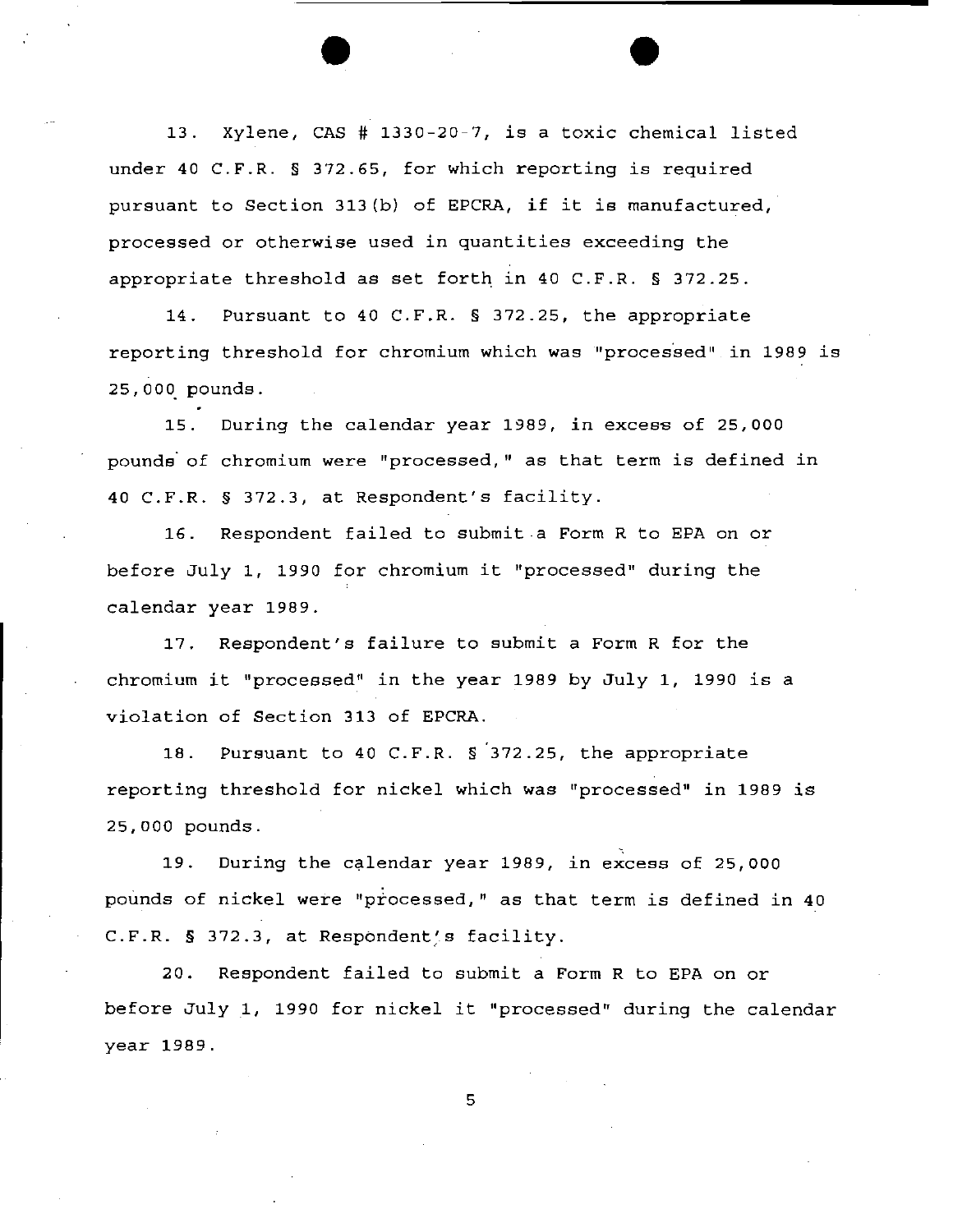21. Respondent's failure to submit a Form R for the nickel it "processed" in the year 1989 by July 1, 1990 is a violation of Section 313 of EPCRA.

22. Pursuant to 40 C.F.R. § 372.25, the appropriate reporting threshold for xylene which was "otherwise used" in 1988, 1989 and 1990 is 10,000 pounds per year.

23. During the calendar year 1988, in excess of 10,000 pounds of xylene were "otherwise used," as that term is defined in 40 C.F.R. § 372.3, at Respondent's facility.

24. Respondent failed to submit a Form R to EPA on or before July 1, 1989 for xylene it "otherwise used" during the calendar year 1988.

25. Respondent's failure to submit a Form R for the xylene it "otherwise used" in the year 1988 by July 1, 1989 is a violation of Section 313 of EPCRA.

26. During the calendar year 1989, in excess of 10,000 pounds of xylene were "otherwise used," as that term is defined in 40 C.F.R. § 372.3, at Respondent's facility.

27. Respondent failed to submit a Form R to EPA on or before July 1, 1990 for xylene it "otherwise used" during the calendar year 1989.

28. Respondent's failure to submit a Form R for the xylene it "otherwise used" in the year 1989 by July 1, 1990 is a violation of Section 313 of EPCRA.

29. During the calendar year 1990, in excess of 10,000 pounds of xylene were "otherwise used," as that term is defined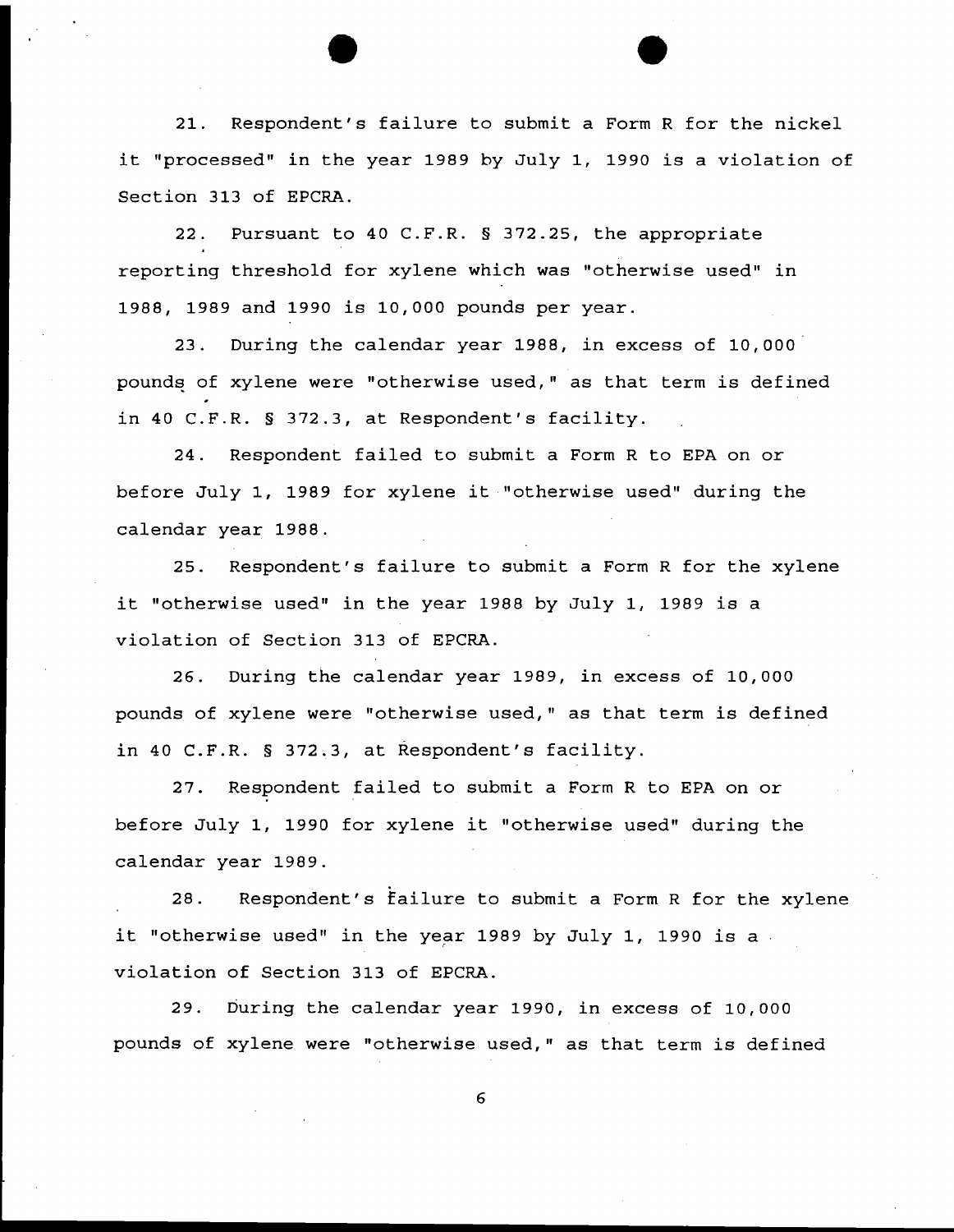in 40 C.F.R. § 372.3, at Respondent's facility.

30. Respondent failed to submit a Form R to EPA on or before July 1, 1991 for xylene it "otherwise used" during the calendar year 1990.

31. Respondent's failure to submit a Form R for the xylene it "otherwise used" in the year 1990 by July 1, 1991 is a violation of Section 313 of EPCRA.

## IV. CONCLUSION

Respondent's Answer to the Complaint does not raise any matter which could support a decision that Complainant has failed to establish a prima facie case or could justify the dismissal of the Complaint. An examination of the prehearing exchange documents submitted by Complainant supports the allegations in the Complaint that Respondent violated Section 313 of EPCRA as alleged. It is therefore concluded that Respondent has violated Section 313 of EPCRA, 42 U.S.C. § 11023.

## V. PENALTY

Section 325(c) (1) of EPCRA, 42 U. S.C. § 11045(c) (1), authorizes the assessment of a civil penalty of up to \$25,000 for each violation of Section 313 of EPCRA, 42 U.S.C. § 11023. Complainant's policy with respect to the assessment of civil penalties is guided by the "Enforcement Response Policy for Section 313 of the Emergency Planning and Community Right-to-Know Act" dated August 10, 1992 ("Penalty Policy"). Based upon the facts alleged in the Complaint, the criteria set forth in Section 325(c) (1) of EPCRA, and the Penalty Policy, Respondent is hereby

7

...................... \_\_\_\_\_\_\_\_\_\_\_\_\_\_\_\_\_\_\_\_\_\_ \_\_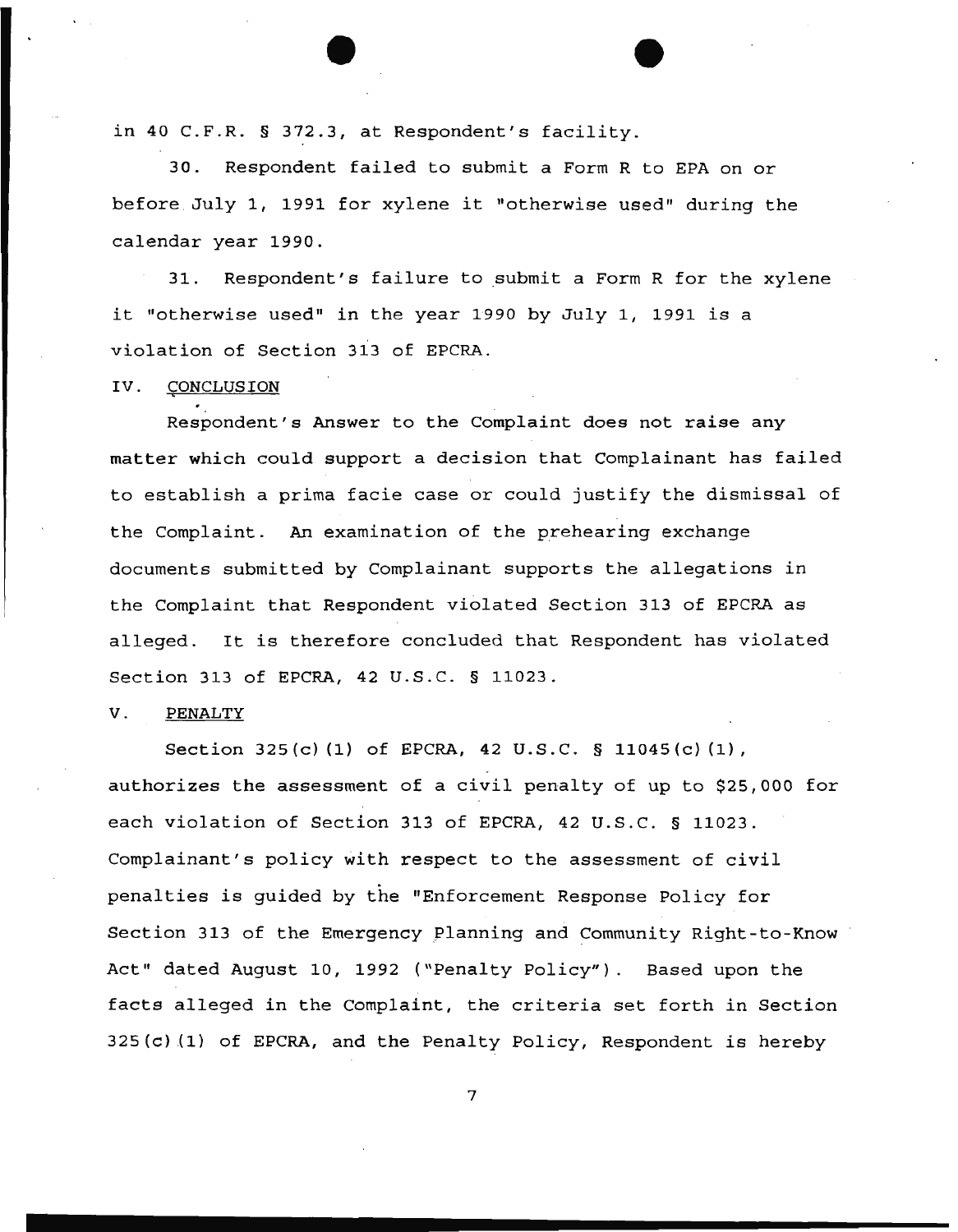assessed the following civil penalty for the violations alleged in the Complaint:

| COUNT | <b>VIOLATION</b>                                                        |    | PENALTY  |
|-------|-------------------------------------------------------------------------|----|----------|
| I     | Section 313 of EPCRA<br>Failure to submit Form R<br>for chromium - 1989 |    | \$5,750  |
| II.   | Section 313 of EPCRA<br>Failure to submit Form R<br>for $nickel - 1989$ |    | \$5,750  |
| III   | Section 313 of EPCRA<br>Failure to submit Form R<br>for xylene - 1988   |    | \$5,750  |
| IV    | Section 313 of EPCRA<br>Failure to submit Form R<br>for $xylene - 1989$ |    | \$5,750  |
| v     | Section 313 of EPCRA<br>Failure to submit Form R<br>for $xylene - 1990$ | S. | 5,750    |
| TOTAL |                                                                         |    | \$28,750 |

The penalty has been calculated in accordance with the Penalty Policy. As stated on pages 7 and 8 of that Policy, penalties are determined in two stages: (1} determination of a "gravity-based penalty," and (2) adjustments to the gravity-based penalty.

To determine the gravity-based penalty, two factors, the "circumstances" of the violation and the "extent" of the violation, are to be considered. As set forth on pages 8 through 10 of the Penalty Policy, the "extent" of the violation reflects (a) the amount of the chemical manufactured, processed, or otherwise used by the company, and (b) the size of the company (total corporate entity sales and number of employees) . On page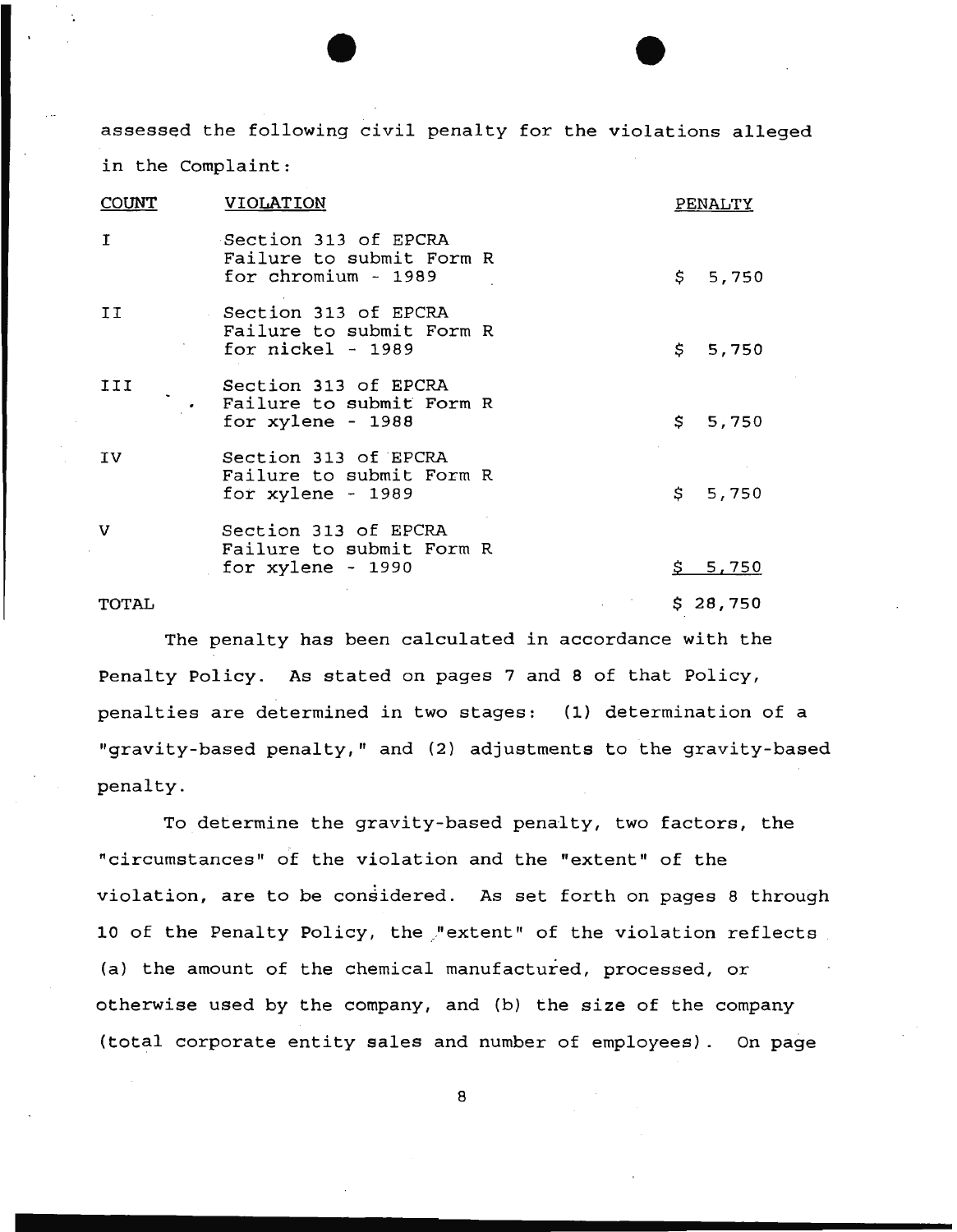9 of the Penalty Policy, "extent" levels (A, B, and C) are established for these factors.

With regard to this particular case, Complainant has determined that Respondent processed or otherwise used less than ten times the reporting threshold amount, which would place the violations in Extent Level B or C, depending on the size of the company. Under the Penalty Policy, a company committing such violations that employs at least 50 employees with more than \$10 million in total corporate entity sales would fall under Extent Level B; all other companies would fall under Extent Level C. A Dun and Bradstreet report submitted by Complainant with its prehearing exchange indicated that Respondent employed more than 50 employees, but did not provide an estimate of Respondent's total corporate entity sales. Complainant apparently estimated that Respondent had less than \$10 million in total sales, resulting in Extent Level C, the lowest extent level proyided for under the Penalty Policy.

On pages 11 and 12, the Penalty Policy describes the procedure to ascertain the "circumstance" level. The appropriate level is determined by the nature of the violation. As explained on page 4 of the Penalty Policy, where violations involving a failure to submit a Form.R continue for one year or more after the due date, such violations are considered to be "Failure to Report in a Timely Manner - Category I" violations. As set forth on page 12 of the Penalty Policy, the appropriate circumstance level for such Category I violations is Level 1.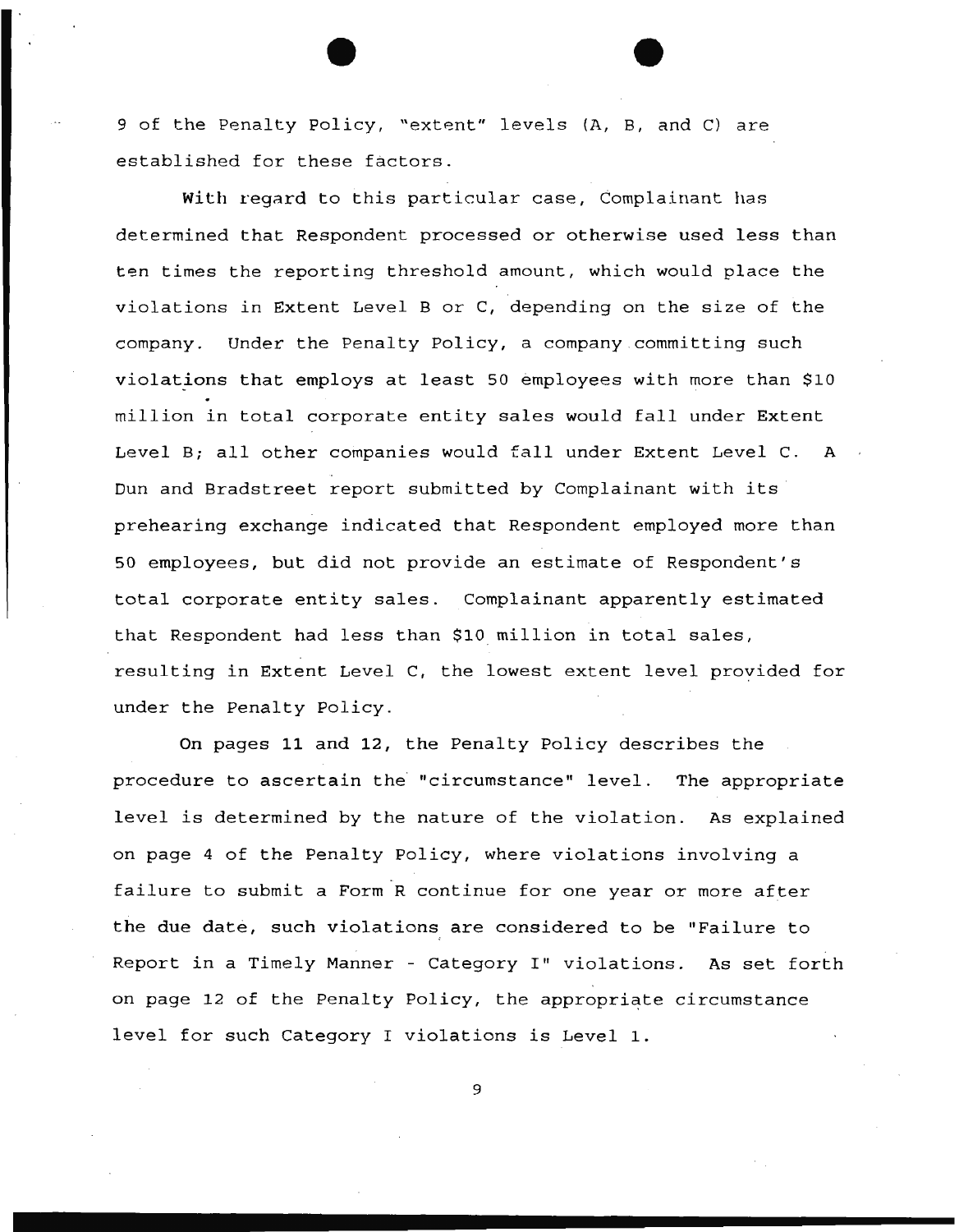In this particular case, Respondent's failure to submit the appropriate Form Rs continued for one year or more after the due date. Therefore, the appropriate circumstance level for this violations is Level 1.

Accordingly, the "gravity-based penalty" for each count is assessed at Extent Level C, Circumstance Level 1. Applying the penalty matrix found on page 11 of the Penalty Policy, the appropriate "gravity-based penalty" for each of the five violations alleged in the Complaint is \$5,000; the total unadjusted penalty is \$25,000.

The Penalty Policy also provides for "adjustment factors", in addition to the "gravity-based penalty", to be considered in determining the final penalty. One of these factors is "attitude", discussed in part on page 18 of the Penalty Policy as follows:

This adjustment has two components: (1) cooperation and  $(2)$  compliance. An adjustment of  $\mu$ p to 15% can be made for each component:

(1) Under the first component, the Agency may reduce the gravity-based penalty based on the cooperation extended to EPA throughout the compliance evaluation/enforcement process or the lack thereof. Factors such as degree of cooperation and preparedness during the inspection, allowing access to records, responsiveness and expeditious provision of supporting documentation requested by EPA during or after the inspection, and cooperation and preparedness during the settlement process.

Under this provision of the Penalty Policy, Complainant is clearly allowed to reduce the penalty to reflect the cooperation of a Respondent at several stages of an enforcement investigation and proceeding. However, citing (1) the phrase referring to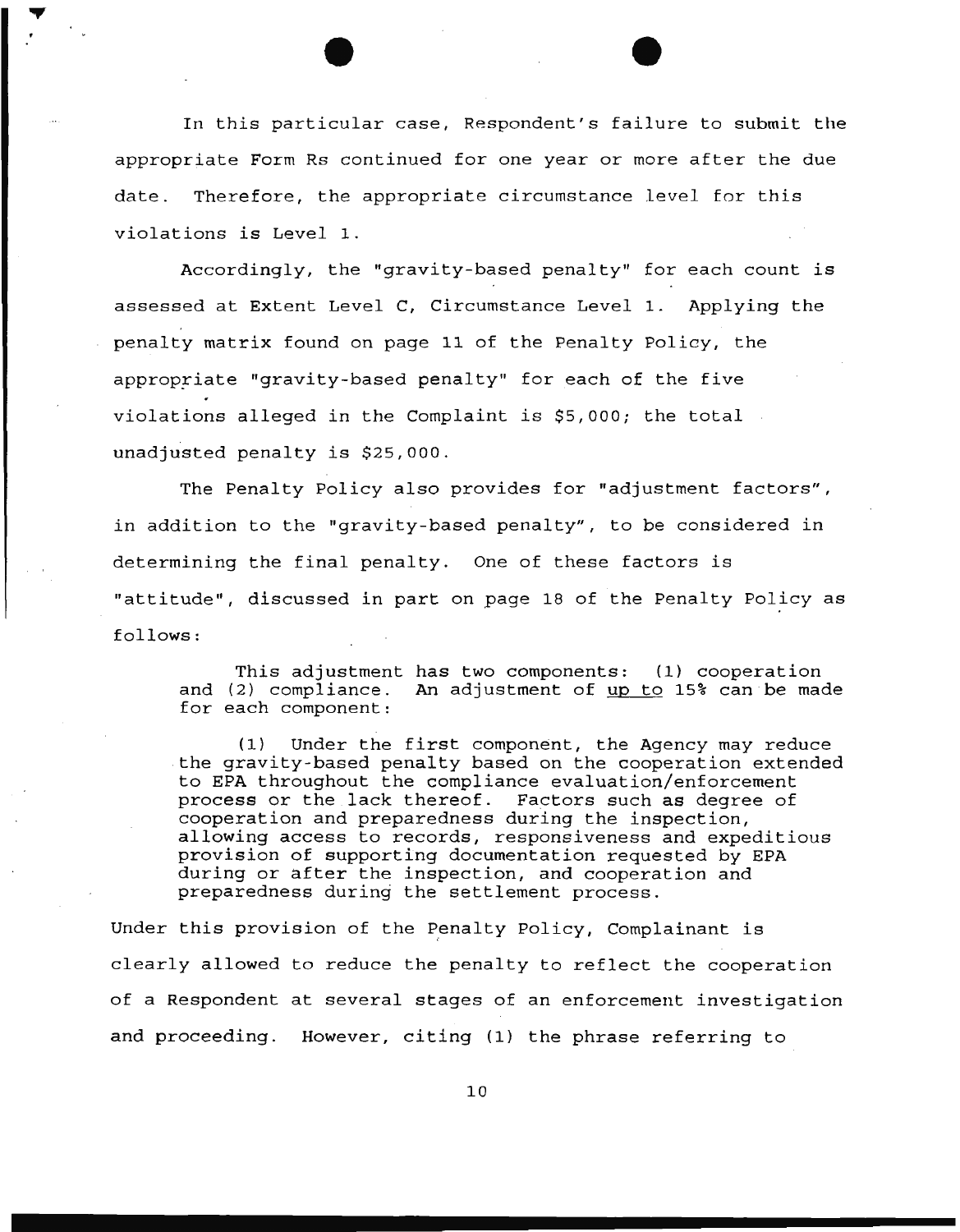cooperation "or the lack thereof" and (2) language from an earlier EPCRA penalty policy, Complainant urges that this language also authorizes an increase in penalty for a lack of cooperation and that such an increase is appropriate here in light of this Respondent's demonstrated lack of cooperation.<sup>1</sup>

 $\bullet$  expression  $\bullet$ 

Although the language in the Penalty Policy on this issue is ambiguous, such an increase is appropriate here. This proposed penalty increase was described in the Complaint and in Complainant's Prehearing Exchange. Complainant further explained this penalty adjustment in the proposed default order attached to its first Motion for Default Order, filed on August 11, 1994, and again in the proposed default order filed with its Second Motion for Default Order on September 19, 1995. Nevertheless, Respondent has not contested this proposed increase at any stage of this proceeding. Therefore, without deciding the issue of how this ambiguity in the Penalty Policy should be resolved, in the absence of •Opposition, Complainant's recommended penalty increase is adopted for this proceeding.

Accordingly, the unadjusted penalty of \$5,000 proposed for

<sup>&</sup>lt;sup>1</sup>According to Complainant, the record here shows that: (1) Respondent was ill-prepared to provide necessary information (1) Respondent was III-prepared to provide necessary information<br>during the initial inspection. (2) Subsequently, over a period of several months, Respondent consistently failed to provide supporting documentation repeatedly requested by Complainant. (3) Complainant was finally compelled to return to Murray, Utah, to conduct a subsequent inspection, expecting that Respondent would otherwise continue to ignore its requests for information. Under these circumstances, Complainant argues that Respondent showed a consistent lack of cooperation as defined under the Policy, justifying an upward adjustment of 15% to the gravitybased penalty.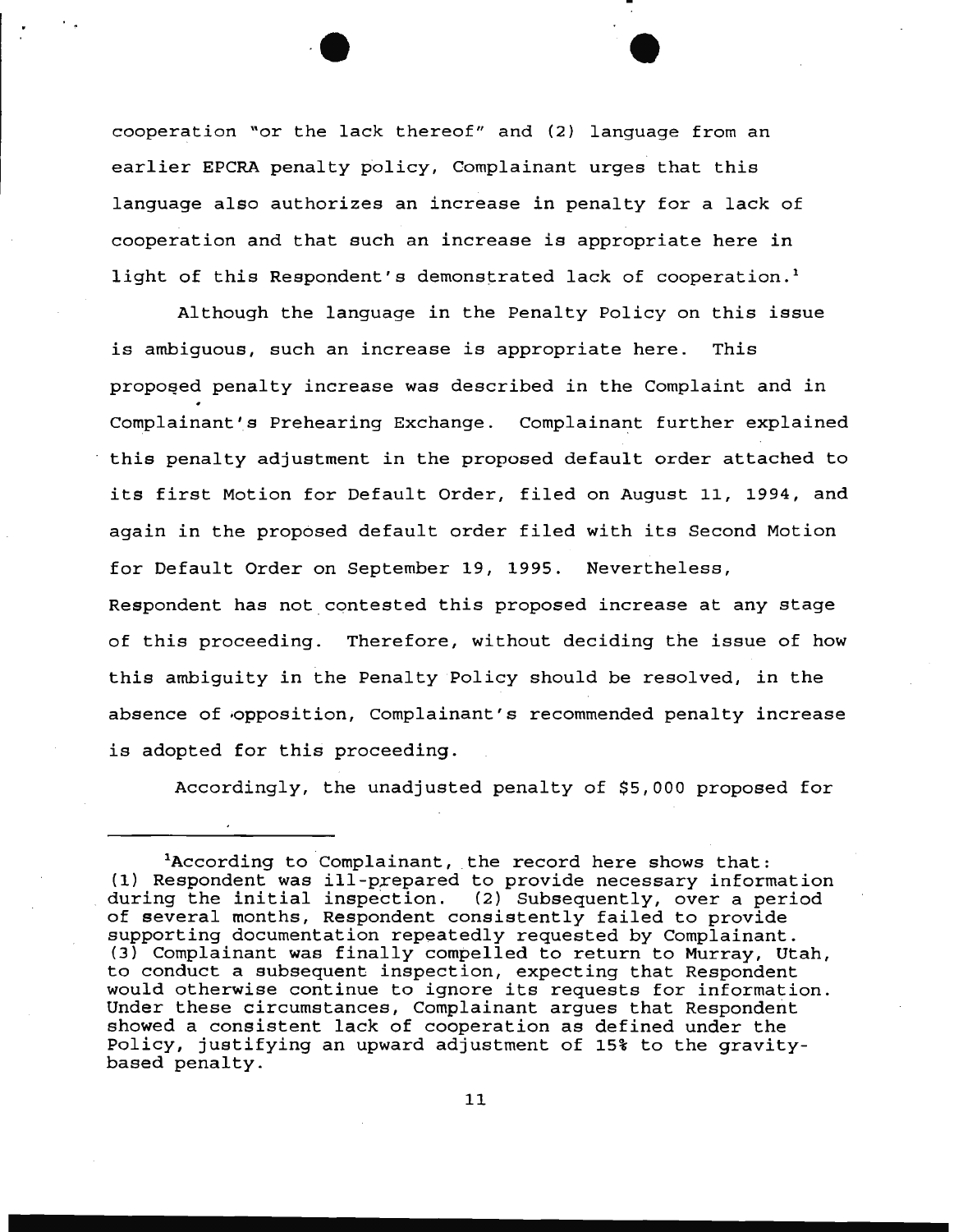each count is increased by 15% to \$5,750, resulting in a total penalty for Respondent's five violations of \$28,750 .

#### ORDER

Under the authority of EPCRA and the Consolidated Rules of Practice, 40 C.F.R. Part 22, Complainant's Second Motion for Default Order is hereby granted. It having been determined that Respondent violated EPCRA as alleged in the Complaint, a penalty of  $$28,750$  is assessed against Respondent, Titan Steel Corporation, pursuant to Section 325 of EPCRA, 42 U.S.C. § 11045.<sup>2</sup> The penalty shall be paid within sixty (60) days of the date of this Order by the submission of a cashier's or certified check in the amount of twenty-eight thousand and seven hundred fifty dollars (\$28,750), payable to Treasurer, United States of America, to the following address:

> Regional Hearing Clerk U.S. EPA, Region VIII 999 18th Street, Suite 500 Denver, Colorado 80202-2405

SO ORDERED.

Daniel M. Head Administrative Law Judge

Dated:  $\ell$ Washington, Acter 12, 1995

2This Order constitutes an initial decision, which, unless appealed in accordance with Section 22.30 of the Consolidated Rules of Practice (Rules), 40 C.F.R. § 22.30, or unless the Environmental Appeals Board (EAB) elects sua sponte to review the same as therein provided, will become the final order of the EAB in accordance with Section 22.27(c) of the Rules.